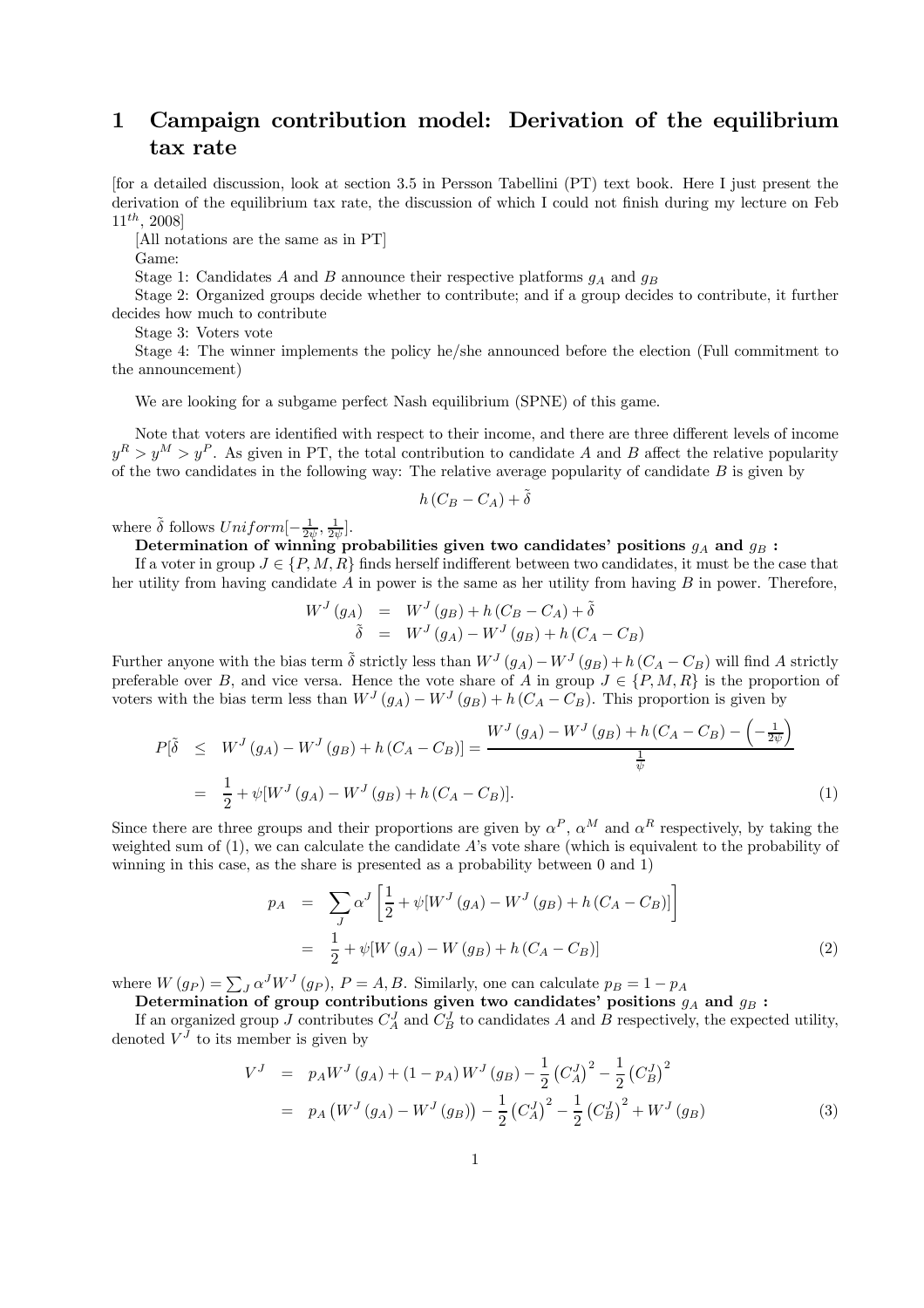(for a discussion on the relevance of such a cost function, see PT).

To find the optimal  $C_A^J$ , we differentiate (3) with respect to  $C_A^J$ . to get

$$
\frac{dV^J}{dC_A^J} = (W^J(g_A) - W^J(g_B))\frac{dP_A}{dC_A^J} - C_A^J
$$

Replacing  $\frac{dP_A}{dC_A^J}$  by  $\psi h \alpha^J$  (note that  $\frac{dP_A}{dC_A^J} = \psi h \frac{dC_A}{dC_A^J}$  and  $\frac{dC_A}{dC_A^J} = \alpha^J$  for an organized group (see equation (3.12) in PT)), we get

$$
\frac{dV^J}{dC_A^J} = \psi h \alpha^J \left( W^J \left( g_A \right) - W^J \left( g_B \right) \right) - C_A^J
$$

If  $\frac{dV^J}{dC_A^J}$  is positive, then group J has incentive to contribute and they would contribute to an extent to make  $\frac{dV^J}{dC_A^J}$  equal to zero. Solving, we get, in such a case,

$$
C_A^J = \psi h \alpha^J \left( W^J \left( g_A \right) - W^J \left( g_B \right) \right).
$$

If  $\frac{dV^J}{dC_A^J}$  is negative, then group J has no incentive to contribute and therefore  $C_A^J = 0$ . Combining these observations together, we see that

$$
C_A^J = \max\left\{0, \psi h \alpha^J \left(W^J \left(g_A\right) - W^J \left(g_B\right)\right)\right\} \tag{4}
$$

A similar exercise to determine  $C_B^J$  would give

$$
C_B^J = -\min\left\{0, \psi h \alpha^J \left(W^J \left(g_A\right) - W^J \left(g_B\right)\right)\right\} \tag{5}
$$

Depending on the sign of  $\psi h \alpha^J (W^J(g_A) - W^J(g_B))$ , it is easy to see only one of  $C^J_A$  or  $C^J_B$  can be strictly positive. Hence we get the following result: An organized group, if contributing, will contribute only to one of the candidates. And, in case it contributes, the contributing amount is given by  $\text{abs}\left[\psi h \alpha^{J} \left(W^{J}\left(g_{A}\right) - W^{J}\left(g_{B}\right)\right)\right]$ .

Furthermore, from (4) and (5), we see that

$$
C_A^J - C_B^J = \psi h \alpha^J \left( W^J \left( g_A \right) - W^J \left( g_B \right) \right). \tag{6}
$$

Since  $C_P = \sum_J O^J \alpha^J C_P^J$  for  $P = A, B$ , we get

$$
C_A - C_B = \sum_{J} O^J \alpha^J \psi h \alpha^J \left( W^J \left( g_A \right) - W^J \left( g_B \right) \right) \tag{7}
$$

## Determining the candidates positions:

Finally we get back to stage 1 and determine the equilibrium announcements. Given  $g_B$ , by announcing some policy  $g_A$ , candidate A gets  $p_A R$  where  $p_A$  depends on  $g_A$  as given in the equation (2). The first order condition gives

$$
\frac{dp_A R}{dg_A} = 0, \text{ or, } \frac{dp_A}{dg_A} = 0.
$$

From (2)

$$
\frac{dp_A}{dg_A} = \frac{d}{dg_A} \left[ \frac{1}{2} + \psi[W(g_A) - W(g_B) + \psi(C_A - C_B)] \right]
$$

$$
= \psi \frac{dW(g_A)}{dg_A} + \psi h \frac{d}{dg_A} \sum_J O^J \alpha^J \psi h \alpha^J (W^J(g_A))
$$

(ignoring terms involving  $g_B$ , as we assume  $g_B$  is given)

$$
= \psi \sum_{J} \alpha^{J} \frac{dW^{J}(g_{A})}{dg_{A}} + \psi h \sum_{J} O^{J} \alpha^{J} \psi h \alpha^{J} \frac{dW^{J}(g_{A})}{dg_{A}}
$$

$$
= \psi \left[ \sum_{J} \alpha^{J} (1 + O^{J} \alpha^{J} \psi h^{2}) \frac{dW^{J}(g_{A})}{dg_{A}} \right]
$$